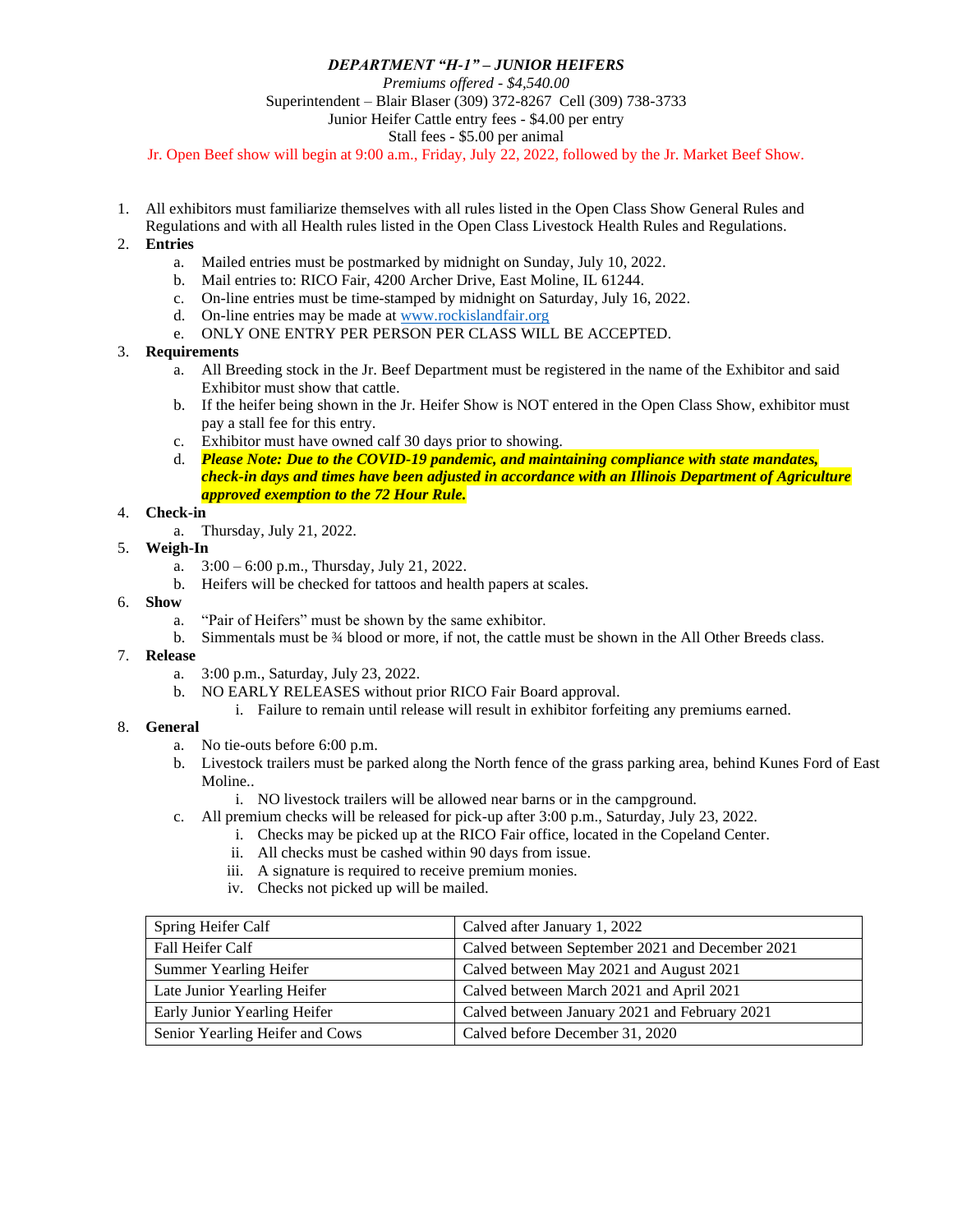# *Judging order for 2022 will be: Crossbreed, Hereford, Miniature Hereford, Simmental, Black Angus, Shorthorn, All Other Registered Breeds, followed by the Jr. Market Cattle Show*

| Lot # | <b>CROSSBRED</b>                | CLASS <sub>1</sub> |                  |      |      |
|-------|---------------------------------|--------------------|------------------|------|------|
| 800.  | Spring Heifer calf              | \$40               | \$25             | \$15 | \$10 |
| 801.  | Heifer by Weight, born in 2021  | \$40               | \$25             | \$15 | \$10 |
| 802.  | Heifer by Weight, born in 2021  | \$40               | \$25             | \$15 | \$10 |
| 803.  | Senior Yearling Heifer and Cows | \$40               | \$25             | \$15 | \$10 |
| 804.  | Pair of Heifers                 | \$40               | \$25             | \$15 | \$10 |
| 805.  | Champion                        | 25.00 and Ribbon   |                  |      |      |
| 806.  | Reserve Champion                |                    | 15.00 and Ribbon |      |      |

| Lot # | <b>SIMMENTAL 3/4 OR MORE</b>    | CLASS <sub>2</sub> |                  |      |      |
|-------|---------------------------------|--------------------|------------------|------|------|
| 807.  | Spring Heifer calf              | \$40               | \$25             | \$15 | \$10 |
| 808.  | Fall Heifer calf                | \$40               | \$25             | \$15 | \$10 |
| 809.  | Summer Yearling Heifer          | \$40               | \$25             | \$15 | \$10 |
| 810.  | Late Junior Yearling Heifer     | \$40               | \$25             | \$15 | \$10 |
| 811.  | Early Junior Yearling Heifer    | \$40               | \$25             | \$15 | \$10 |
| 812.  | Senior Yearling Heifer and Cows | \$40               | \$25             | \$15 | \$10 |
| 813.  | Pair of Heifers                 | \$40               | \$25             | \$15 | \$10 |
| 814.  | Champion                        |                    | 25.00 and Ribbon |      |      |
| 815.  | Reserve Champion                |                    | 15.00 and Ribbon |      |      |

| Lot # | <b>BLACK ANGUS</b>              | CLASS 3 |                  |      |      |
|-------|---------------------------------|---------|------------------|------|------|
| 816.  | Spring Heifer calf              | \$40    | \$25             | \$15 | \$10 |
| 817.  | Fall Heifer calf                | \$40    | \$25             | \$15 | \$10 |
| 818.  | <b>Summer Yearling Heifer</b>   | \$40    | \$25             | \$15 | \$10 |
| 819.  | Late Junior Yearling Heifer     | \$40    | \$25             | \$15 | \$10 |
| 820.  | Early Junior Yearling Heifer    | \$40    | \$25             | \$15 | \$10 |
| 821.  | Senior Yearling Heifer and Cows | \$40    | \$25             | \$15 | \$10 |
| 822.  | Pair of Heifers                 | \$40    | \$25             | \$15 | \$10 |
| 823.  | Champion                        |         | 25.00 and Ribbon |      |      |
| 824.  | Reserve Champion                |         | 15.00 and Ribbon |      |      |

| Lot # | <b>SHORTHORN</b>                | CLASS <sub>4</sub> |      |      |      |  |
|-------|---------------------------------|--------------------|------|------|------|--|
| 825.  | Spring Heifer calf              | \$40               | \$25 | \$15 | \$10 |  |
| 826.  | Fall Heifer calf                | \$40               | \$25 | \$15 | \$10 |  |
| 827.  | Summer Yearling Heifer          | \$40               | \$25 | \$15 | \$10 |  |
| 828.  | Late Junior Yearling Heifer     | \$40               | \$25 | \$15 | \$10 |  |
| 829.  | Early Junior Yearling Heifer    | \$40               | \$25 | \$15 | \$10 |  |
| 830.  | Senior Yearling Heifer and Cows | \$40               | \$25 | \$15 | \$10 |  |
| 831.  | Pair of Heifers                 | \$40               | \$25 | \$15 | \$10 |  |
| 832.  | Champion                        | 25.00 and Ribbon   |      |      |      |  |
| 833.  | Reserve Champion                | 15.00 and Ribbon   |      |      |      |  |

| Lot # | <b>MINIATURE HEREFORD</b>       |                  |                  | CLASS <sub>5</sub> |      |
|-------|---------------------------------|------------------|------------------|--------------------|------|
| 834.  | Spring Heifer calf              | \$40             | \$25             | \$15               | \$10 |
| 835.  | Fall Heifer calf                | \$40             | \$25             | \$15               | \$10 |
| 836.  | Summer Yearling Heifer          | \$40             | \$25             | \$15               | \$10 |
| 837.  | Late Junior Yearling Heifer     | \$40             | \$25             | \$15               | \$10 |
| 838.  | Early Junior Yearling Heifer    | \$40             | \$25             | \$15               | \$10 |
| 839.  | Senior Yearling Heifer and Cows | \$40             | \$25             | \$15               | \$10 |
| 840.  | Pair of Heifers                 | \$40             | \$25             | \$15               | \$10 |
| 841.  | Champion                        | 25.00 and Ribbon |                  |                    |      |
| 842.  | Reserve Champion                |                  | 15.00 and Ribbon |                    |      |